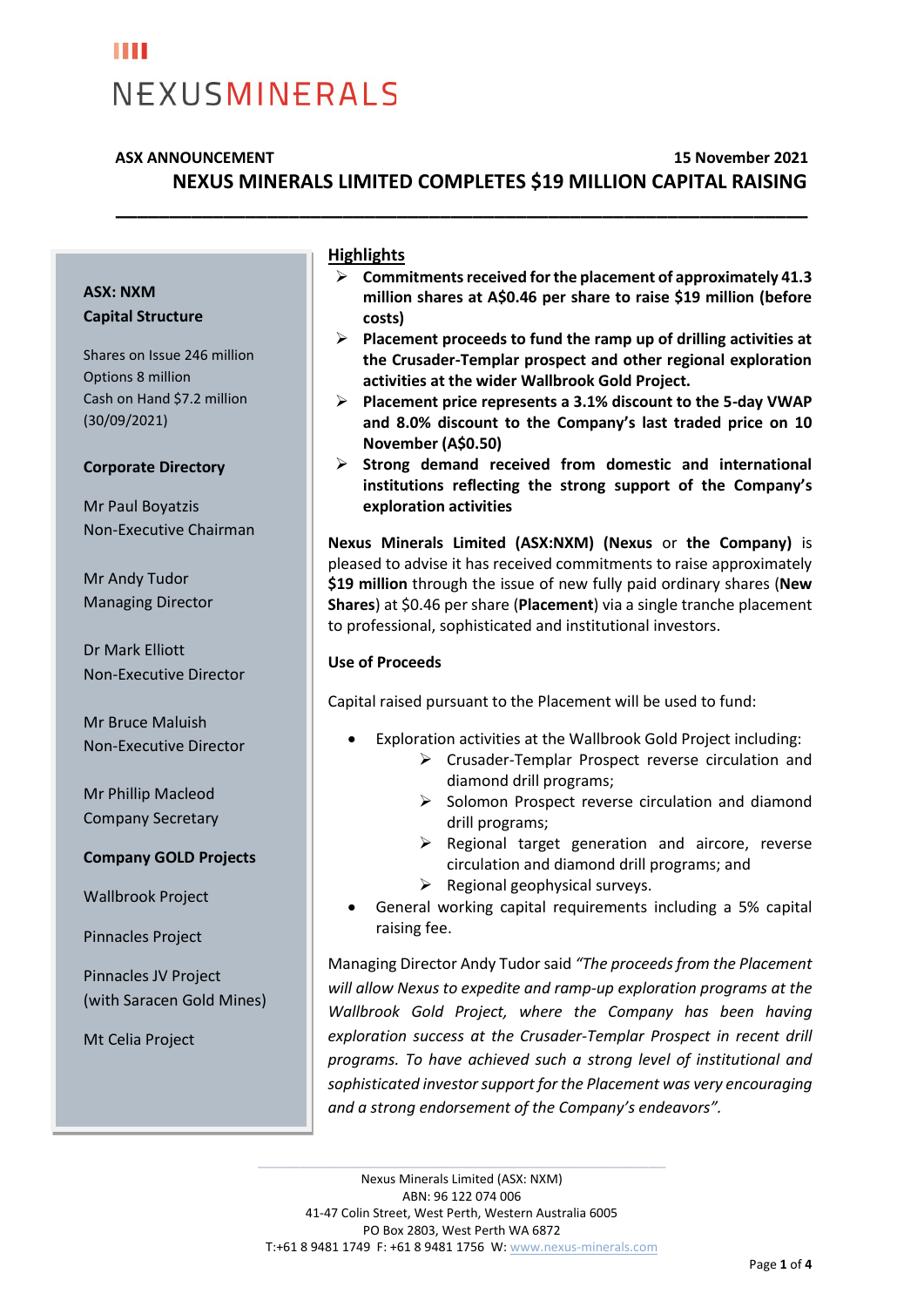

#### **Placement Details**

Pursuant to the Placement, the Company will issue a total of 41,304,348 New Shares at a price of \$0.46 to raise \$19 million.

Of the New Shares, 24,000,000 will be issued pursuant to ASX listing rule 7.1A and the remaining 17,304,348 will be issued under ASX listing rule 7.1. Settlement is scheduled to occur on 22 November 2021.

Euroz Hartleys Limited acted as Lead Managers and Bookrunner to the Placement receiving strong support from a range of local and overseas institutional, sophisticated and professional investors.

Shares will resume trading on the ASX from market open today, Monday 15 November 2021.

#### **About Nexus Minerals**



**Figure 1: Nexus Project Locations, Eastern Goldfields, WA**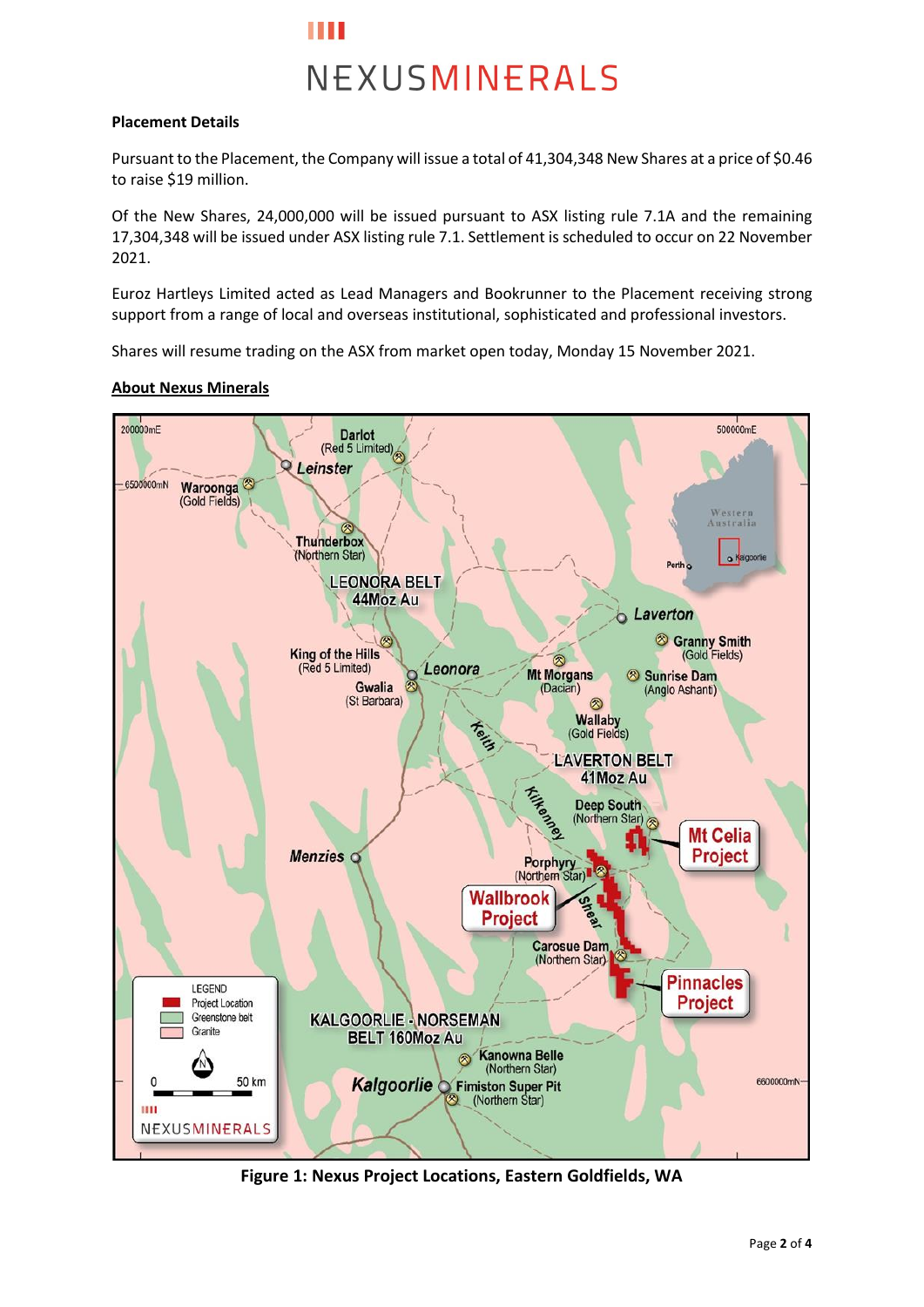### Ш

## NEXUSMINERALS



**Figure 2: Wallbrook Gold Project, Eastern Goldfields, WA**

This announcement is authorised for release by Mr Andy Tudor, Managing Director, Nexus Minerals Limited.

Nexus is actively exploring for gold deposits on its highly prospective tenement package in the Eastern Goldfields of Western Australia. In addition to this, the Company has recently expanded its existing project portfolio with the addition of the option to purchase the Bethanga Porphyry Copper-Gold project in Victoria.

In Western Australia, the consolidation of the highly prospective Wallbrook Gold Project (250km<sup>2</sup>) by the amalgamation of existing Nexus tenements with others acquired, will advance these gold exploration efforts.

Nexus Minerals' tenement package at the Pinnacles Gold Project commences less than 5km to the south of, and along strike from, Northern Star's Carosue Dam mining operations, and current operating Karari and Whirling Dervish underground gold mines. Nexus holds a significant land package  $(125km<sup>2</sup>)$  of highly prospective geological terrane within a major regional structural corridor and is exploring for gold deposits.

Nexus is actively investing in new exploration techniques to refine the targeting approach for their current and future tenements.